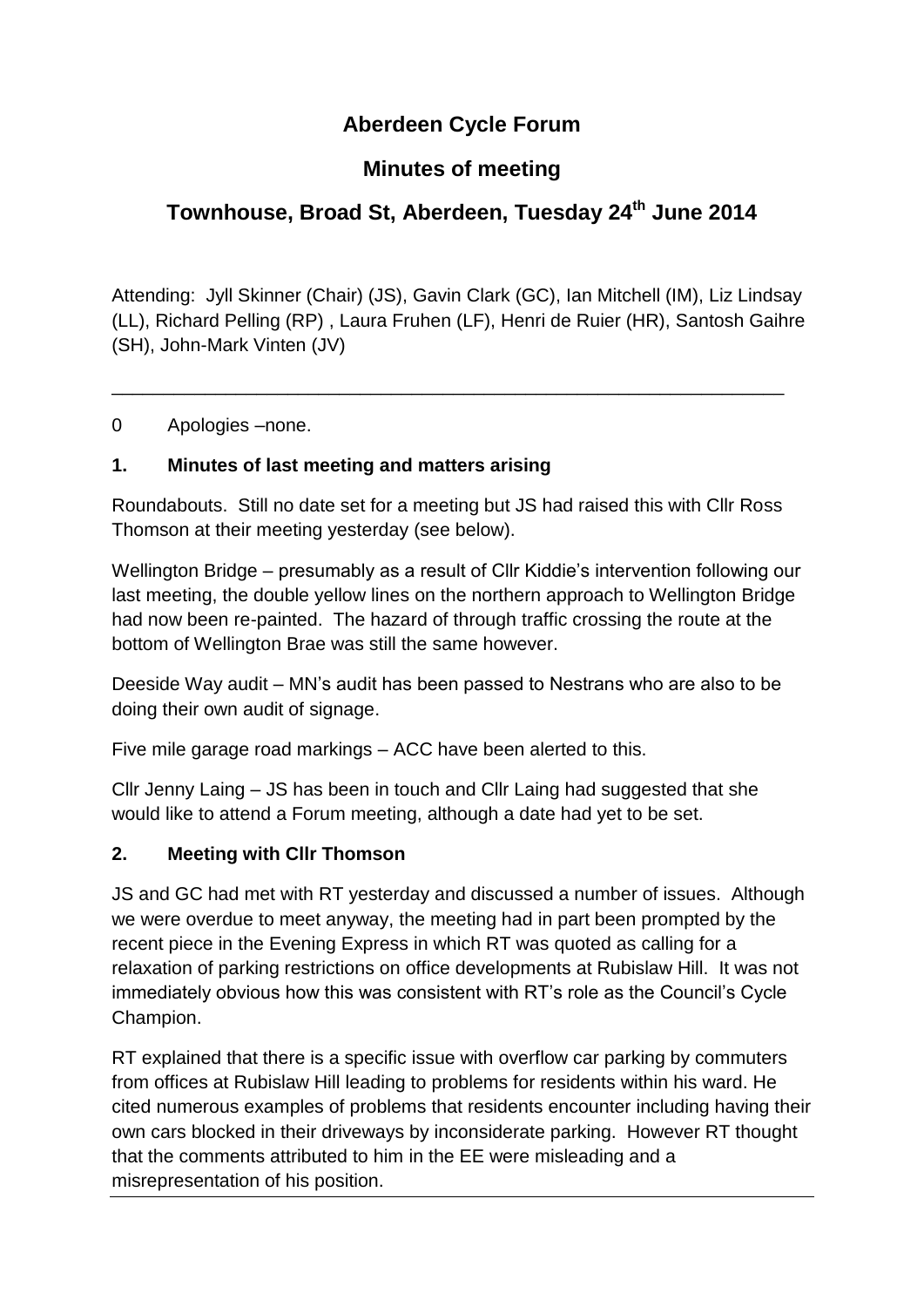ACC is currently considering introducing extending residential parking restrictions to the area which should solve the problem albeit at a cost to residents who will have to pay for a parking permit.

ACC is also in discussion with developers and companies with an interest in the site to see how other means of transport can be encouraged and hence demand for parking reduced.

The imminent AWPR was also discussed briefly & led to a discussion about other Councillors taking an interest in how cycling links would be preserved. In turn this raised the question of whether enough Councillors are aware of ACF? If not, how do we go about changing that?

Also on the topic of the AWPR, there are still concerns about the impact of temporary diversions while work is underway. There is a public exhibition of plans underway now at various venues across the city and it would be good if as many members as possible could go along. RP added that open street mapping can be used to view how the route will look once in place.

### **3. Event 21 September**

The idea of a 'feeder ride' to the 'In town without my car' event was discussed further. JS had contacted the Police about traffic management and had been directed to a contact in the Council. This person had so far not replied to our enquiry. On the topic of liability, JS had also made enquiries of the organisers of Pedal on Parliament. They seemed to be covered by Bike Week's insurance, even although the event is not during Bike Week.

In discussion it was suggested that we contact ACC to see if the feeder ride could be covered by whatever insurance covers the ITWMC event itself. JS to pursue that with Louise Napier. However failing that and given the continuing uncertainty over whether we could be liable in any way for those taking part in a feeder ride, it was probably the case that ACF should not organise or endorse such a ride, but that did not mean that it couldn't happen by individuals acting on their own account and publicised by word of mouth (or social media).

It was clear that the ride should be a 'fun' event and will not be a 'protest'. The idea of a separate protest or demonstration has also been raised, and a suitable opportunity could be when the Westhill petition goes back to the E, P & I Committee, possibly in September.

### **4. Advanced Stop Lines**

As discussed last month, GC had put together a methodology for volunteers to survey vehicle infringement of ASLs. So far GC and LL had done some survey and had found quite different results. LF had also offered to help. It was agreed that it